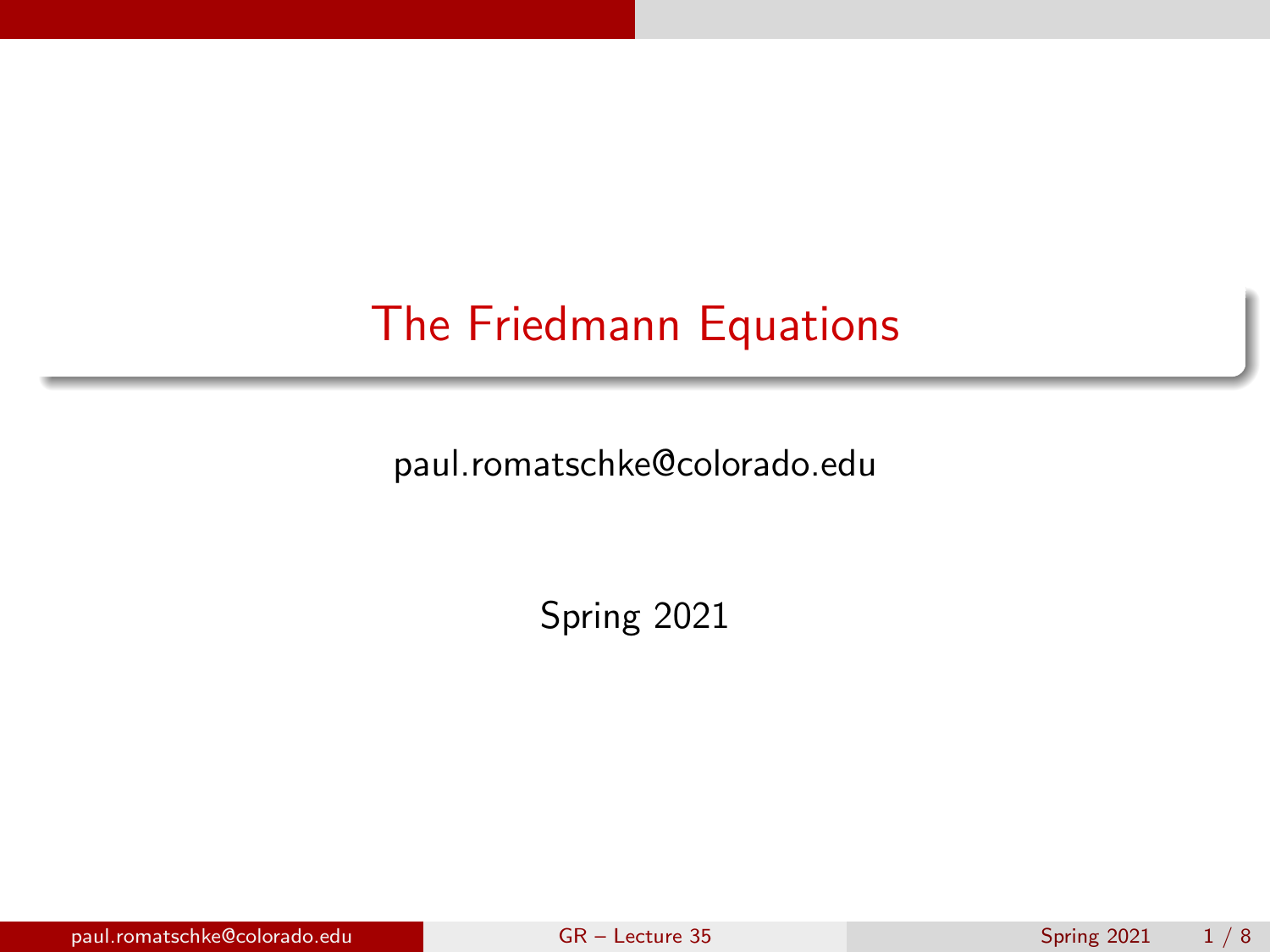#### Review

• We have the GR field equations

<span id="page-1-0"></span>
$$
R_{\mu\nu} - \frac{1}{2}g_{\mu\nu}R + \Lambda g_{\mu\nu} = 8\pi G T_{\mu\nu}.
$$
 (35.1)

- We want to find solutions to [\(35.1\)](#page-1-0) that are dynamic, but homogeneous and isotropic
- In lecture 34, we found that such situations are captured by the FI RW metric

<span id="page-1-1"></span>
$$
ds^{2} = -dt^{2} + a(t)^{2} \left( \frac{dr^{2}}{1 - \kappa r^{2}} + r^{2} d\Omega^{2} \right), \qquad (35.2)
$$

where  $\kappa = -1, 0, 1$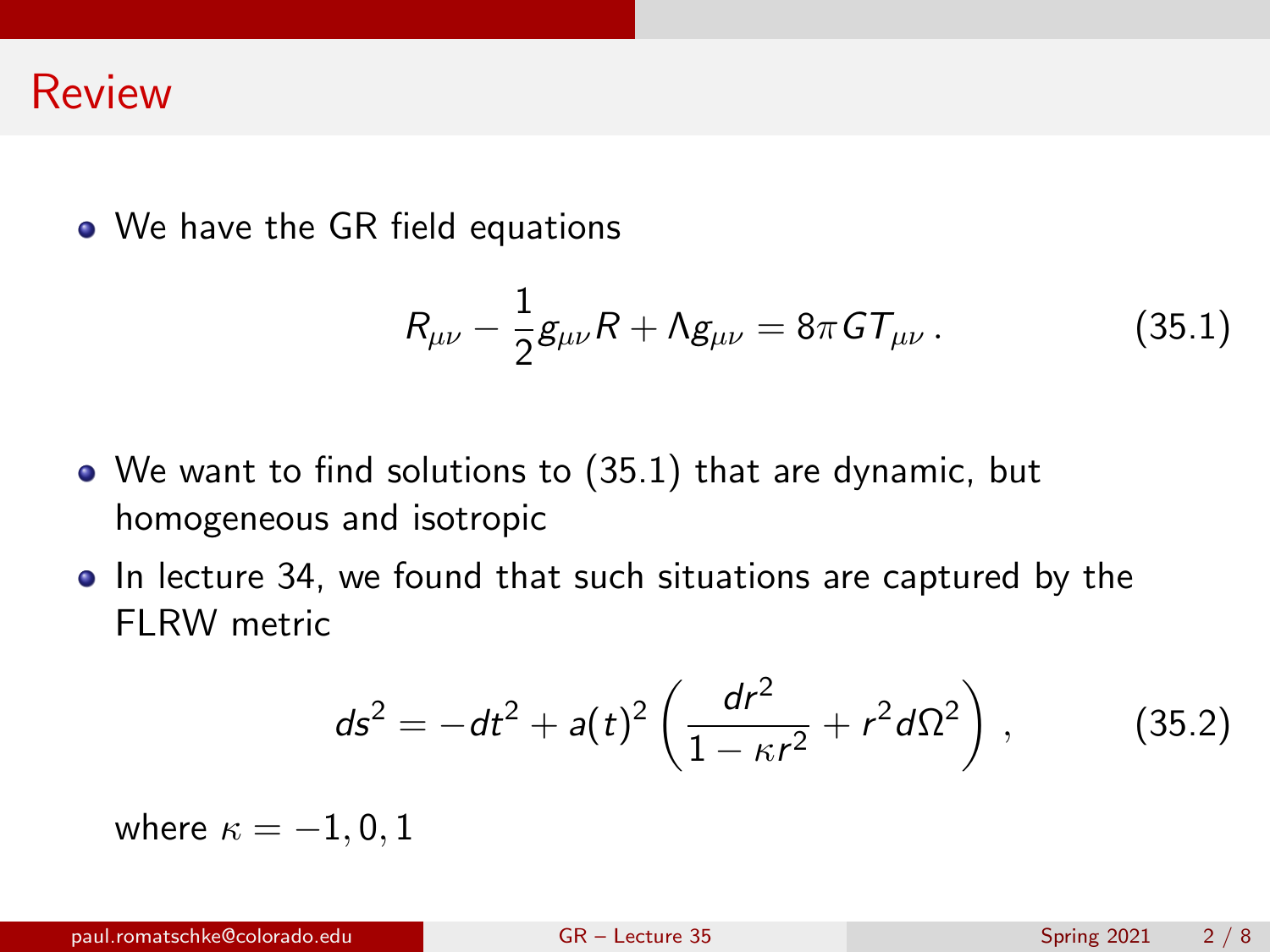## Matter Content

- Besides the geometry (metric), we also need an input for the matter content
- We need to specify  $T_{\mu\nu}$
- Since we are interested in *long* time-scales, we can assume matter to be in thermal equilibrium
- In addition, we will assume local gradients to be small

$$
\partial u \ll 1, \quad R \ll 1. \tag{35.3}
$$

• These assumptions lead to the *perfect-fluid form* 

<span id="page-2-0"></span>
$$
T_{\mu\nu} = (\epsilon + p)u_{\mu}u_{\nu} + pg_{\mu\nu}, \qquad (35.4)
$$

cf the derivation in lecture 15

paul.romatschke@colorado.edu [GR – Lecture 35](#page-0-0) Spring 2021 3 / 8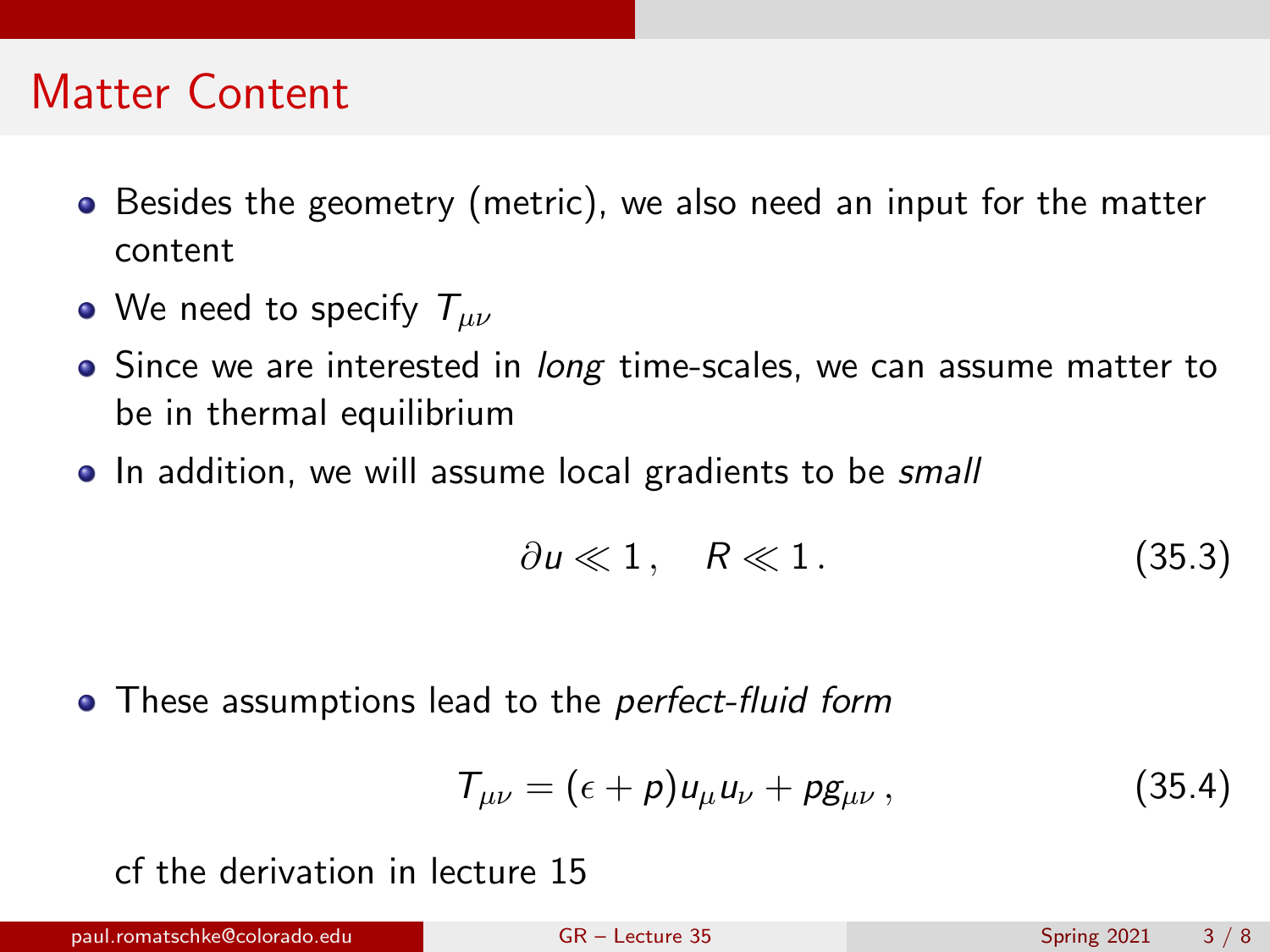### Equations of Motion – Matter

• The energy-momentum tensor is covariantly conserved

$$
\nabla_{\mu}T^{\mu\nu}=0.\t(35.5)
$$

If  $T^{\mu\nu}$  is of the perfect fluid form [\(35.4\)](#page-2-0) this entails the equations of motion

$$
u^{\mu}\partial_{\mu}\epsilon + (\epsilon + \rho)\nabla_{\mu}u^{\mu} = 0.
$$
 (35.6)

For an isotropic and homogeneous system, nothing can move, so we have

$$
u^{\mu} = \left(\begin{array}{c} 1\\ \vec{0} \end{array}\right). \tag{35.7}
$$

Using the Christoffels from the FLRW metric, this implies

$$
\partial_t \epsilon + (\epsilon + \rho) \frac{3a'(t)}{a(t)} = 0. \qquad (35.8)
$$

paul.romatschke@colorado.edu [GR – Lecture 35](#page-0-0) Spring 2021 4 / 8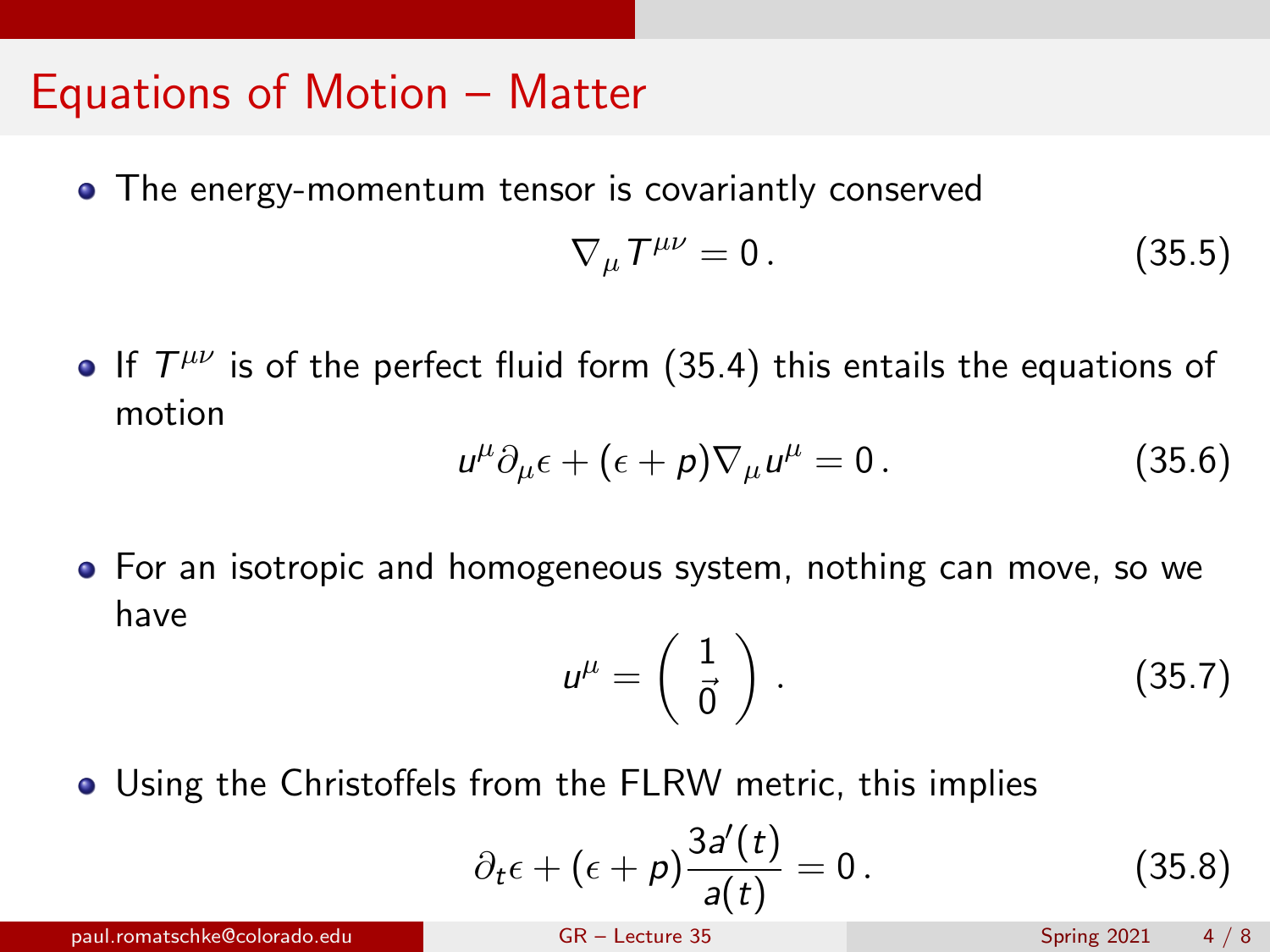### Equations of Motion – Geometry

• In addition to the matter EoMs, we need the GR equations

$$
R_{\mu\nu} - \frac{1}{2}g_{\mu\nu}R + \Lambda g_{\mu\nu} = 8\pi G T_{\mu\nu}.
$$
 (35.9)

• It is customary in cosmology to put the CC term inside  $T_{\mu\nu}$ :

$$
R_{\mu\nu} - \frac{1}{2}g_{\mu\nu}R = 8\pi \,\hat{T}_{\mu\nu} \,, \tag{35.10}
$$

where

$$
\hat{\tau}_{\mu\nu} = \tau_{\mu\nu} - \frac{\Lambda}{8\pi G} g_{\mu\nu} = (\epsilon + \rho) u_{\mu} u_{\nu} + \left(\rho - \frac{\Lambda}{8\pi G}\right) g_{\mu\nu} \quad (35.11)
$$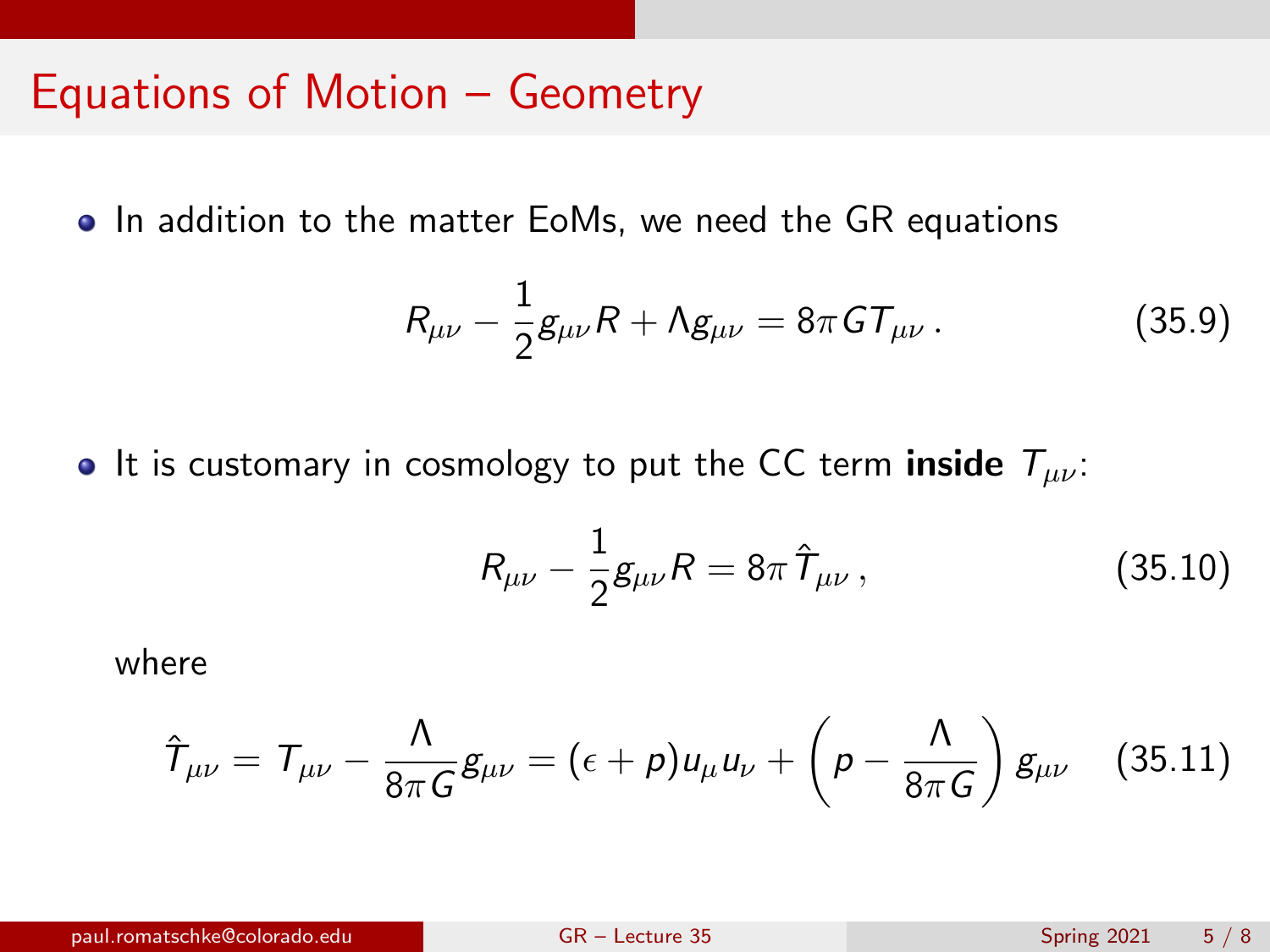### Equations of Motion – Geometry

**Einstein equations, 00 component:** 

$$
R_0^0 - \frac{1}{2}g_0^0 R + \Lambda g_0^0 = 8\pi G T_0^0 \tag{35.12}
$$

• Plugging in FLRW metric [\(35.2\)](#page-1-1) gives

$$
-3\frac{\kappa + a^{\prime 2}(t)}{a^2(t)} + \Lambda = -8\pi G\epsilon.
$$
 (35.13)

• These are the Friedmann Equations of Cosmology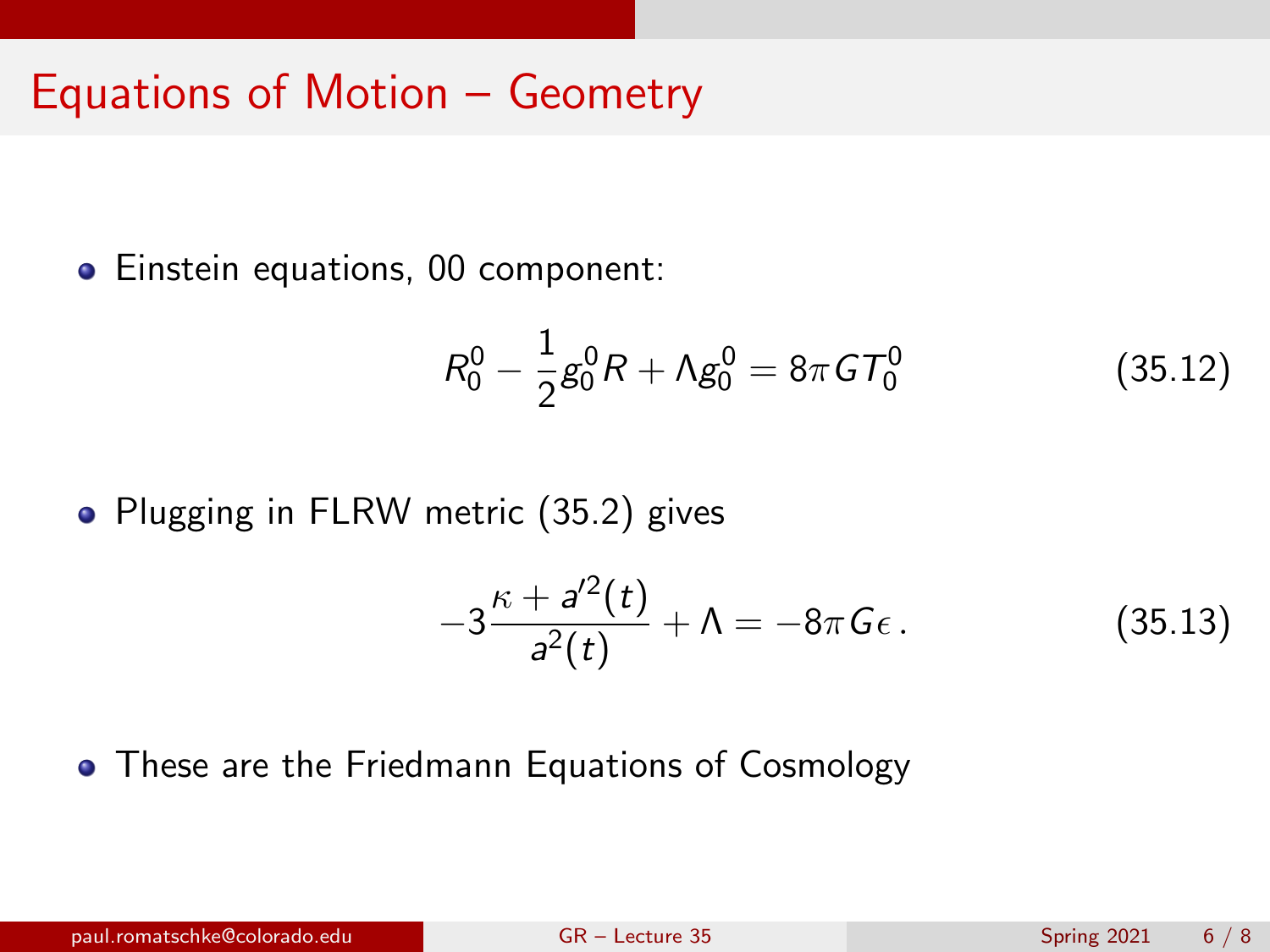#### Equations of Motion for the Universe

We found two equations of motion for the matter part (perfect fluid) and the geometry part (Einstein Equations):

<span id="page-6-0"></span>
$$
\partial_t \epsilon + (\epsilon + \rho) \frac{3a'(t)}{a(t)} = 0, \quad -3 \frac{\kappa + a'^2(t)}{a^2(t)} + \Lambda = -8\pi G \epsilon. \quad (35.14)
$$

We can introduce the shorthand notation

$$
\frac{a'(t)}{a(t)} \equiv H(t),\qquad(35.15)
$$

so that [\(35.14\)](#page-6-0) becomes

$$
\partial_t \epsilon + 3(\epsilon + \rho)H = 0, \quad 3\left(H^2 + \frac{\kappa}{a^2}\right) = \Lambda + 8\pi G\epsilon. \tag{35.16}
$$